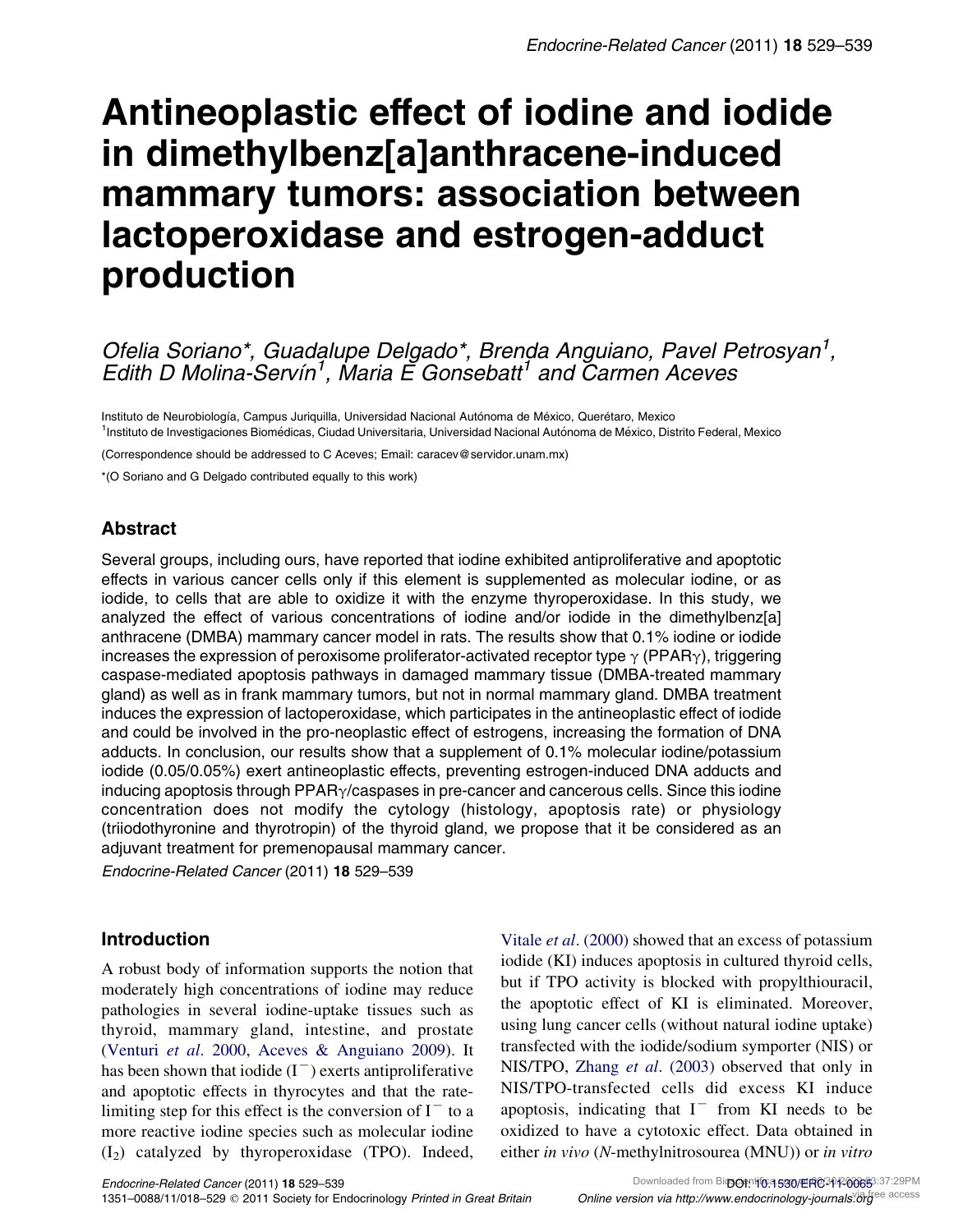(the human mammary cancer cell line MCF-7) models of mammary cancer show that  $I_2$  but not  $I^-$  (KI or NaI) exert an antineoplastic effect by increasing the expression of peroxisome proliferator-activated receptor  $\gamma$  (PPAR $\gamma$ ), which triggers apoptotic mechanisms that include the Bax–caspase and apoptosis-inducing-factor (AIF) pathways (García-Solís et al[. 2005,](#page-9-0) [Shrivastava](#page-10-0) et al. 2006, [Aceves](#page-8-0) et al[. 2009](#page-8-0)). Moreover, we recently demonstrated that 6-iodolactone (6-IL), which is generated by the iodination of arachidonic acid (AA), is a specific ligand of PPAR $\gamma$  (Nunez-Anita et al. 2009). The finding that  $I<sup>-</sup>$  has no effect in these models has been explained by the absence of the same components required in thyrocytes: NIS for uptake of iodide and/or lactoperoxidase (LPO) for its oxidation. NIS is necessary to internalize  $I^-$  in several tissues [\(Dohan](#page-9-0) et al[. 2003\)](#page-9-0), whereas LPO, a protein homolog of TPO, oxidizes iodide and binds it to the lactoprotein casein, which is secreted together with free iodide into the milk [\(Kussendrager & Van Hooijdonk 2000\)](#page-9-0). LPO is generally present in mammary glands only during pregnancy and lactation ([Dohan](#page-9-0) et al. 2003), but it has been detected in some mammary cancer models [\(Anderson](#page-8-0) et al. 1984). It has been proposed that LPO is involved in mammary carcinogenesis, because of its ability to react in vivo and in vitro with estrogen molecules, oxidizing them to catechol estrogens that bind to DNA and induce mutations [\(Cavalieri](#page-9-0) et al. [1997,](#page-9-0) [Lovstad 2006\)](#page-9-0).

The dimethylbenz[a]anthracene (DMBA) model is considered a good model of human mammary cancer, because DMBA is a procarcinogen that is metabolically oxidized to a polycyclic aromatic hydrocarbon (PAH), a well-known class of environmental factors that contribute to the etiology of breast cancer in humans ([Thompson 2000\)](#page-10-0). Some reports have shown that the DMBA-induced mammary cancer cells express NIS and LPO [\(Anderson](#page-8-0) et al. 1984), and that co-administration of Lugol's solution – a mixture of  $I_2$  and KI – with medroxyprogesterone acetate significantly decreases the growth of mammary tumors [\(Funahashi](#page-9-0) et al. 1996). However, the different chemical forms and doses of iodine have not been analyzed in this model. In this study, we investigate the effects of different combinations of iodine and/or iodide on mammary glands (non-tumoral and tumoral) from control and DMBA-treated rats and the participation of PPAR $\gamma$  and LPO in these effects. Our results confirmed that in this model, the iodide transporters NIS and pendrin (PEN) are present as well as LPO, and that iodine treatment overstimulates all of these components in the tumors. It was also shown that

iodine, at concentrations of 0.1% or more and as either  $I_2$  or  $I^-$ , is necessary to induce the antineoplastic effect and that this effect is accompanied by significant increases in PPAR $\gamma$  expression and caspase-3 activity. Other important findings are that LPO is involved in protection by iodide and also in the pro-neoplastic 17β-estradiol  $(E_2)$  stimulation (increasing the level of DNA adducts), since its inhibition with methimazole (MMI) reduced both effects.

## Materials and methods

#### Animals

Virgin female Sprague–Dawley rats were born in a colony maintained at the Instituto de Neurobiología, Universidad Nacional Autónoma de México (UNAM). Animals were kept under regulated temperature conditions  $(22 \pm 1 \degree C)$  at 50% humidity on a 12 h light:12 h darkness cycle and permitted ad libitum access to food (Purina Certified Rodent Chow) and water. Animals were housed and handled in accordance with UNAM Animal Use Committee Guidelines.

#### Iodine supplement

Virgin 5-week-old rats were supplemented with the following preparations:  $0.05\%$  I<sub>2</sub>,  $0.05\%$  potassium iodide (0.05% KI), 0.07% I<sub>2</sub>, 0.05% I<sub>2</sub> + 0.05% KI (MIX),  $0.1\%$  KI,  $0.05\%$  I<sub>2</sub> +  $0.1\%$  KI (Lugol), 3 µg/ml thyroxine  $(T_4)$ , 0.05% MMI + 3 µg/ml triiodothyronine  $(T_3)$ , and MMI/T<sub>3</sub>+MIX in drinking water for 22 weeks. Distilled water was used for drinking water and for all solutions. The concentration of the iodine preparations was confirmed by titration with sodium thiosulfate ([Kenkel 1994\)](#page-9-0).

#### Carcinogen administration and tumor incidence

Two weeks after the iodine treatments began, all rats were anesthetized with a mixture of ketamine and xylazine (Cheminova, Mexico City, DF, Mexico, 30 and 6 mg, respectively, per kilogram body weight), and a single intragastric dose of 20 mg/ml DMBA (Sigma) dissolved in 1 ml of sunflower oil was administered. The control group received 1 ml of sunflower oil alone. Tumor incidence and growth were analyzed for 20 weeks after DMBA administration. Endpoints for data analysis were: time to tumor appearance (tumor latency), percentage of animals that developed tumors (tumor incidence), number of tumors per rat (tumorigenesis), and combined size of tumors at the end of treatment (tumor volume). At the end of the experiment the rats from each group were killed by decapitation. Tumor sizes were measured using a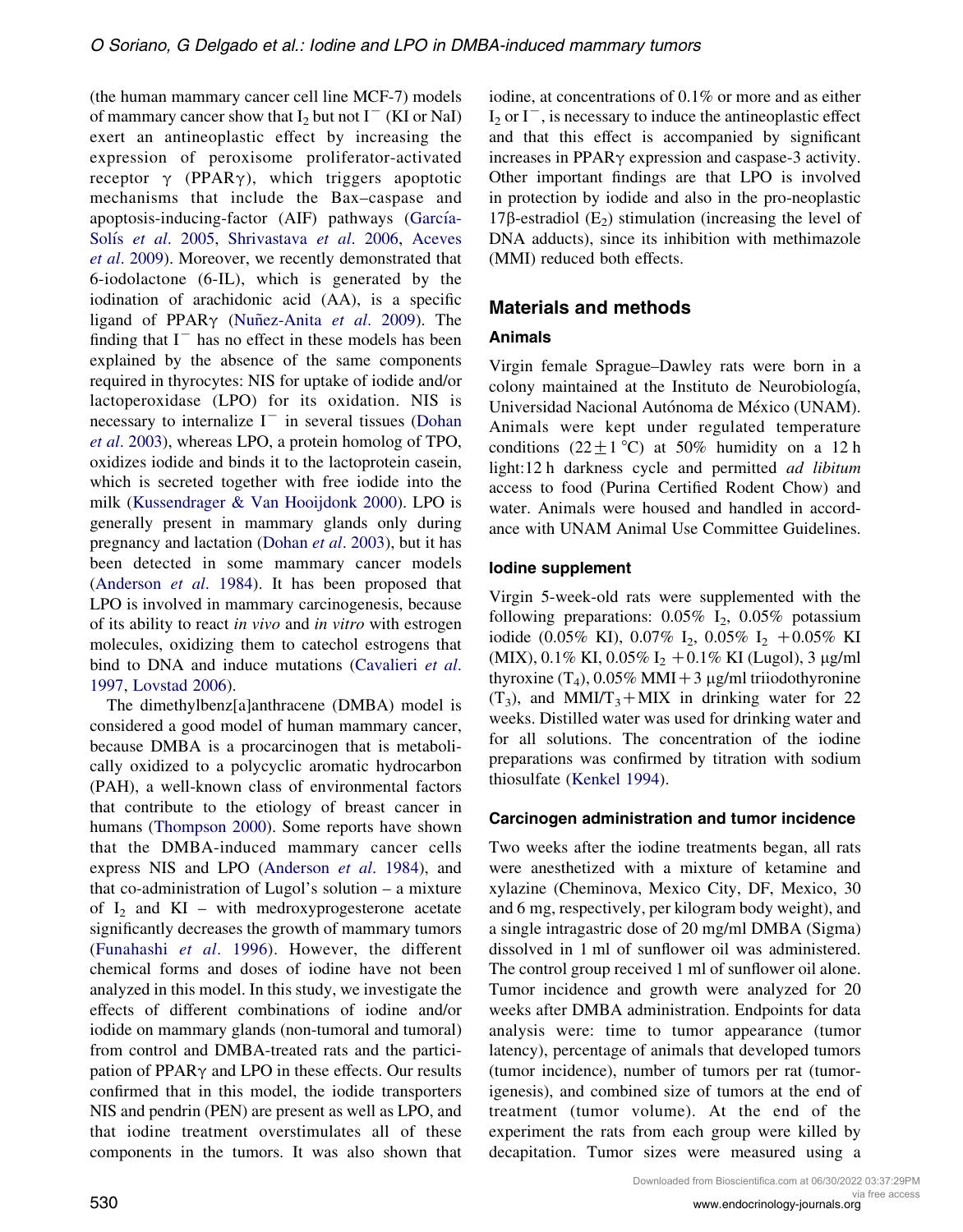caliper, and volumes were calculated by the ellipsoid formula ([Russo & Russo 2000](#page-10-0)). If the tumors reached the ethically maximal size of  $3 \text{ cm}^3$ , rats were anesthetized with the ketamine/xylazine mixture, and the tumors were surgically removed even before the end of the experiment. Normal or tumoral mammary glands were fixed in 10% neutral buffered formalin or frozen in dry ice and kept at  $-70$  °C. Blood was collected to determine circulating levels of total iodine,  $T_3$ , and TSH.

#### Thyroid status

#### Iodine,  $T_3$ , and TSH circulating levels

Total iodine was measured by HPLC and  $T_3$  levels by the homologous RIA methods described previously (García-Solís et al. 2005). TSH levels were quantified by the ELISA method (Biosource, Camarillo, CA, USA).

#### Thyroid gland integrity

After 20 weeks of DMBA and/or iodine treatments, formalin-fixed, paraffin-embedded thyroid sections  $(5 \mu m)$  were dyed with the hematoxylin and eosin method, and frozen thyroids were used for the apoptosis assay (see below).

#### RT-PCR

 $PPAR\gamma$ , NIS, PEN, and LPO expression were analyzed by quantitative real-time PCR (qPCR). Total RNA was obtained using the TRIzol reagent (Life Technologies, Inc., Carlsbad, CA, USA) dissolved in RNAase-free water (50  $\mu$ l), and stored at  $-70$  °C. The extracted RNA  $(2 \mu g)$  was reverse transcribed using oligodeoxythymidine. To eliminate genomic DNA contamination, we carried out the RT assay for each individual sample and as control, we used one tube that contained a sample from a pool of all samples but no transcriptase enzyme  $(-RT)$ . We ran a standard PCR for each pair of oligos with two individual samples (random) and the  $-RT$  control. The sequence detector system Rotor-Gene 3000 (Corbett Research, Mortlake, NSW, Australia) was used to perform qPCR with SYBRgreen as a marker for DNA amplification. The reaction was performed with  $1 \mu l$  of cDNA template and the qPCR supermix-UDG Kit (Invitrogen), using 40 cycles of three-step amplification (94  $\degree$ C for 30 s, 55–60  $\degree$ C for 30 s, and 72  $\degree$ C for 30 s) and the gene-specific primers listed in Table 1. PCR generated only the expected specific amplicon, which was demonstrated in each case by the melting temperature profile (dissociation curve) and by electrophoresis of  $5 \mu l$  of the PCR product through a 2% agarose gel containing ethidium bromide in TAE buffer. No PCR products were observed in the absence of template. Gene expression was calculated using the D cycle threshold method and normalized to the content of actin, a non-regulated housekeeping gene. The coefficient of variation for this gene was 15% in all RT-PCR assays, indicating that the significant changes observed in the different groups correspond to changes in the experimental genes.

#### Caspase-3 activity

Caspase-3 activity was measured using a standard colorimetric kit (Sigma). Briefly, frozen mammary glands, tumors, or thyroids were homogenized (1:2) with lysis buffer (50 mM HEPES, pH 7.4, 5 mM 3-[(3 cholamidopropyl)dimethylammonio]-1-propanesulfonate (CHAPS),  $5 \text{ mM}$  dithiothreitol (DTT),  $4 \text{ }^{\circ}$ C). Samples were centrifuged at 16 000 *g* for 20 min at 4 8C, and supernatants were collected and stored at  $-70$  °C. Protein concentrations were determined by the Bradford method (Bio-Rad protein assay), and 100 mg protein was assayed for caspase-3 activity. The substrate was  $200 \mu M$  Asp-Glu-Val-Asp (DEVD)chromophore  $p$ -nitroanilide (pNa), which contains the pNa linked to a synthetic tetrapeptide DEVD. The final cocktail (300  $\mu$ l) was incubated in assay buffer (20 mM HEPES, pH 7.4, 2 mM EDTA, 0.01% CHAPS, 5 mM DTT) for 3 h at  $37^{\circ}$ C with continuous agitation and protected from light in a 96-well plate. Samples were read at 405 nm in an ELISA reader, and caspase-3 activity was expressed as nanomoles of pNa released/hour per milligram protein.

| <b>Table 1 Primer sequences</b> |  |
|---------------------------------|--|
|---------------------------------|--|

| Gene              | <b>GenBank</b><br>accession | Sense/antisense sequence primer               | <b>Size</b><br>(bp) | Alignment<br>temperature $(^{\circ}C)$ |
|-------------------|-----------------------------|-----------------------------------------------|---------------------|----------------------------------------|
| PPAR <sub>Y</sub> | AF156665                    | TCAAACCCTTTACCACGGTT/CAGGCTCTACTTTGATCGCA     | 147                 | 55                                     |
| <b>LPO</b>        | BF404752                    | CCTAGGAAGGGACAGTCGGATA/CCTCCTGTCCTCCCAGACTAGA | 120                 | 55                                     |
| <b>NIS</b>        | U60282                      | CCGGATCAACCTGATGGACT/CCTGAGGGTGCCACTGTAAG     | 377                 | 60                                     |
| <b>PEN</b>        | AF167412                    | CATTCTGGGGCTGGACCTC/CCTTCGGGCATTCACTTTCA      | 487                 | 55                                     |
| Cyc               | M19533                      | AGACGCCGCTGTCTCTTTTCG/CCACACAGTCGGAGATGGTGATC | 519                 | 56                                     |

PPAR $\gamma$ , peroxisome proliferator-activated receptor  $\gamma$ ; LPO, lactoperoxidase; NIS, sodium/iodide symporter; PEN, pendrin; Cyc, cyclophilin.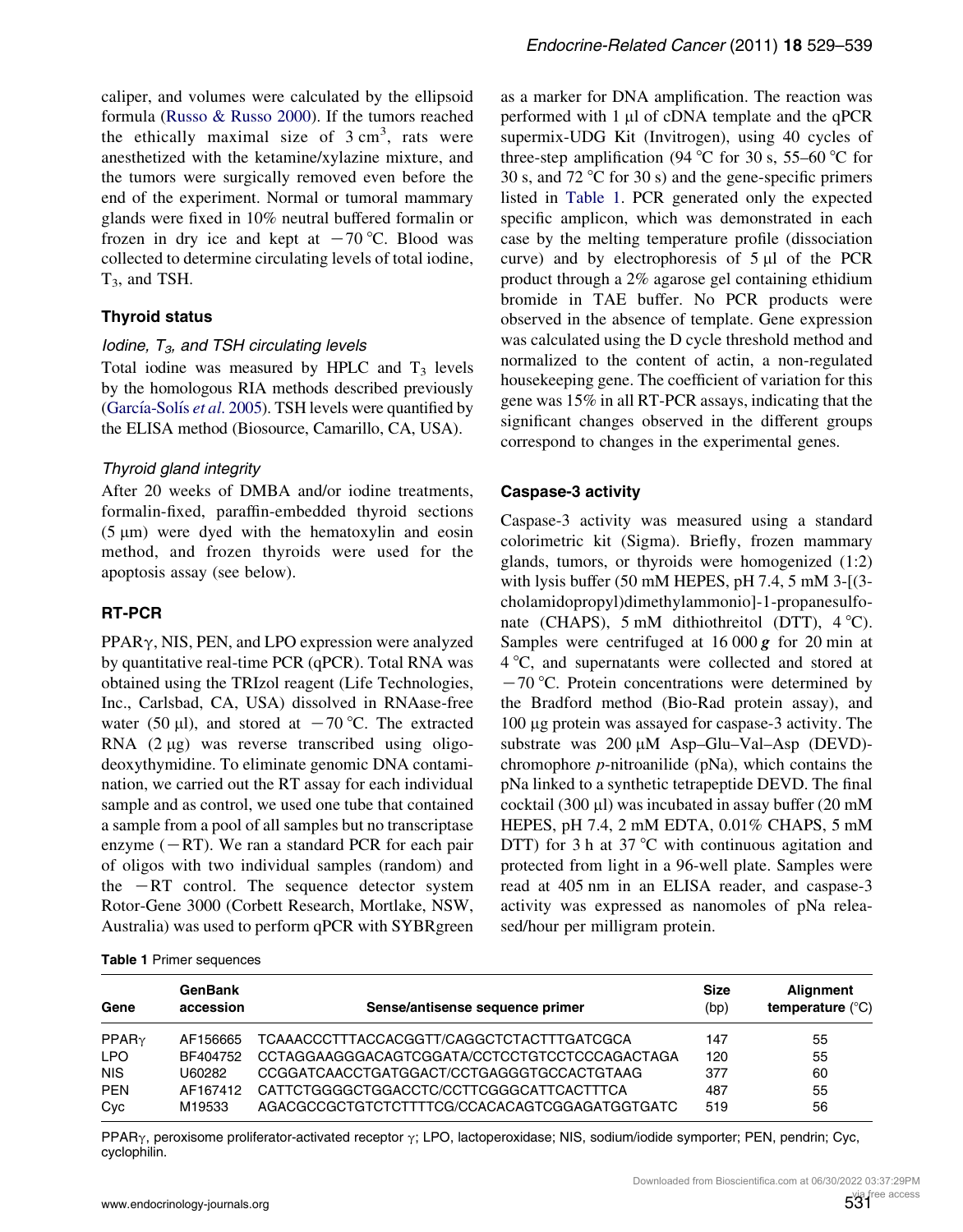#### Quantification of in situ cell death

Cell death was detected in formalin-fixed, paraffinembedded mammary gland or tumor sections using the in situ fluorescein/POD cell detection kit (Roche Molecular Biochemicals), which is based on the terminal deoxynucleotidyl transferase-mediated dUTP nick end-labeling (TUNEL) method. Sections  $(5 \mu m)$  were prepared and treated according to the manufacturer's instructions. Diaminobenzidine was used as the chromogen, and sections were counterstained with hematoxylin. TUNEL-positive cells were identified by a brown stain over the nucleus. Five regions, chosen at random, were analyzed, and labeling indices were expressed as the percentage of labeled cells among at least 500 cells per region.

#### Estrogen and LPO participation

In a second round of experiments, rats with frank tumors ( $\sim$ 2 cm<sup>2</sup>) were treated for 2 weeks with daily injections of  $E_2$  (0.5 µg/day) and given drinking water with and without the LPO inhibitor  $MMI/T<sub>3</sub>$  only or together with MIX (MMI/T<sub>3</sub>+MIX). T<sub>3</sub> was used to maintain euthyroidism [\(Alva-Sanchez](#page-8-0) et al. 2009). The pro-neoplastic effect of  $E_2$  and the possible protective effect of iodine (MIX) as well as how these effects were influenced by LPO inhibition  $(MMI/T<sub>3</sub>)$  were analyzed by the number of DNA adducts, as well as by the change in the tumor growth (size of tumor) after 14 days.  $E_2$ ,  $T_3$ , and MMI were obtained from Sigma.

## DNA isolation and <sup>32</sup>P-postlabeling analysis of DNA adducts

Normal and tumoral mammary glands were pulverized in liquid nitrogen and homogenized in a solution of 20 mM Tris–HCl, pH 8.0, 250 mM NaCl, 100 mM EDTA, and 0.5% SDS. After RNase and proteinase K treatment, DNA was isolated by phenol–chloroform extraction. The DNA concentration was determined spectrophotometrically at 260 nm. DNA adducts were analyzed by the nuclease P1 enrichment version of the  $32P$ -postlabeling assay according to the protocol by [Phillips & Arlt \(2007\)](#page-9-0). The labeled DNA adducts were separated by thin layer chromatography on PEI-cellulose plates (Macherey-Nagel, Düren, Germany) using the following solvents: D1, 1 M sodium phosphate, pH 6.0; D2, 3.6 M lithium formate, 8.5 M urea, pH 3.5; and D3, 0.8 M lithium chloride, 0.5 M Tris, 8.5 M urea, pH 8.0. The plates were autoradiographed, and the diagonal radioactive zone was cut out for Cerenkov counting. All samples were run in triplicate.

#### Statistical analysis

The effects of dietary treatments on mammary cancer incidence were analyzed by  $2 \times 2$  contingency tables and a  $\chi^2$  test. The effects of treatments on the other variables were analyzed by one-way ANOVA and Tukey's honest significant difference tests. Values with  $P < 0.05$  were considered statistically significant.

#### Results

Figures 1 and [2](#page-4-0) and [Tables 2](#page-4-0) and [3](#page-5-0) summarize the chronic effect (22 weeks) of low or moderately high concentrations of iodine, iodide, or both, as well as LPO inhibition  $(MMI/T<sub>3</sub>$  treatment) on iodine and thyroid hormone status and on the incidence and progression (tumorigenesis and tumor volume) of DMBA-induced tumors. Circulating levels of total iodide were consistent with the low or moderate ingestion of iodine, and no significant modifications in circulating levels of  $T_3$  or TSH were observed (Fig. 1).



Figure 1 Thyroid status in supplemented animals with different chemical and combinations of iodine and/or methimazole. Fiveweek-old rats were supplemented for 22 weeks with 0.05 or 0.07% molecular iodine  $(I_2)$ , 0.1% potassium iodide (KI), 0.05/0.05% I<sub>2</sub>/KI (MIX), or 0.05/0.1% I<sub>2</sub>/KI (Lugol) with or without 0.05% methimazole + 3  $\mu$ g/ml triiodothyronine (MMI/T<sub>3</sub>) in the drinking water. Different superscripts indicate significant differences  $(P< 0.05)$ .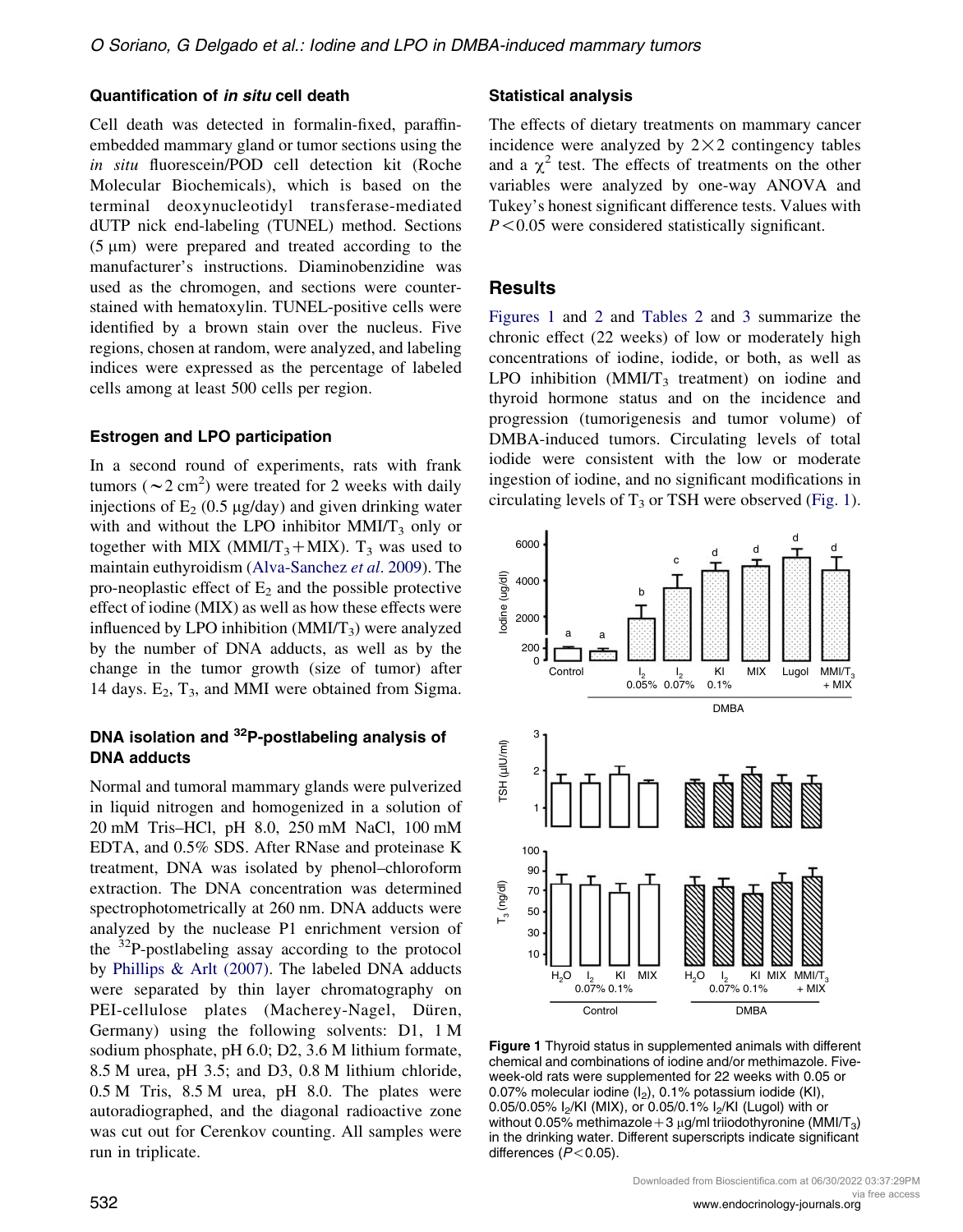<span id="page-4-0"></span>

Figure 2 Effect of moderately high concentrations of iodine/iodide and/or methimazole/ $T_3$  on tumoral incidence. Five-week-old rats were treated for 22 weeks with 0.1% potassium iodide (KI), 0.05/0.05% I<sub>2</sub>/KI (MIX), or 0.05/0.1%  $I_2/KI$  (Lugol) with or without 0.05% methimazole +3  $\mu$ g/ml triiodothyronine (MMI/T<sub>3</sub>) in the drinking water. At 7 weeks of age, rats were treated with a single dose (intragastric) of 20 mg DMBA. Data are expressed as the mean  $\pm$  s.p. (n=8).  $*P$  < 0.05 and \*\* $P < 0.01$  compared with DMBA.

Incidence analyses showed that concentrations of 0.1% or higher of either chemical form of iodine were necessary to exert a significant antineoplastic effect (Fig. 2). The data also showed that inhibition of LPO activity impaired the antineoplastic effect of 0.1% KI and MIX (by 80 and 50% respectively). The tumorigenesis and tumor size were significantly lower in all iodine-treated animals in comparison with the DMBA control group ([Table 3](#page-5-0)).

To analyze the cellular/molecular mechanisms involved in the antineoplastic effect of moderately high concentrations of iodine, we used samples of the MIX group. In [Fig. 3,](#page-5-0) MIX treatment induced significant increases in  $PPAR\gamma$  expression and caspase-3 activity in both damaged (DMBA-treated) mammary gland and frank tumors. These increases correlated with the significant rise in DNA rupture (TUNEL-positive cells) found in these tissues ([Fig. 4](#page-6-0)).

To explore the effect of iodine supplement on the proteins needed for the uptake and metabolism of iodine, we measured the expression of NIS, PEN, and LPO in normal and tumoral mammary gland using lactating mammary tissue (10 days post partum, eight pups) as a positive control. The results showed that normal mammary gland contains low concentrations of NIS, PEN, and LPO. On the contrary, in both mammary gland and tumors from DMBA-treated animals all these proteins are overexpressed, and when tumors are treated with MIX this overexpression increases even more [\(Fig. 5](#page-6-0)).

Analyses of thyroid glands showed that only supplements containing the highest concentrations of iodide (0.1% KI and Lugol) exhibited flat thyroid

epithelium, but no change in caspase-3 values was observed at any dose [\(Fig. 6](#page-7-0)).

To analyze the possible participation of LPO in the oxidation of iodide and/or in the transformation of  $E_2$ into electrophilic metabolites, a second experiment was performed in animals with frank tumors. In this experiment [\(Fig. 7](#page-7-0)), we analyzed the number of DNA adducts in mammary gland and tumors as well as the change in tumor size after 2 weeks of treatment with  $E_2$ , MIX, and/or MMI/T<sub>3</sub>.  $E_2$  treatment increased the number of DNA adducts and decreased tumor growth. MIX treatments significantly reduced the number of DNA adducts in both DMBA-damaged mammary tissue and tumors, and they prevented the increase in DNA adducts induced by  $E_2$ ; the MIX-treated group also showed the maximum reduction in tumor size.  $MMI/T<sub>3</sub>$  reduced the formation of DNA adducts in response to  $E_2$  treatment and partially blocked the antineoplastic effect of MIX, as measured by tumor size (MMI/T<sub>3</sub>+MIX+E<sub>2</sub>). The weak antineoplastic effect of  $MMI/T_3$  alone was not significant.

#### **Discussion**

In this study, we demonstrated that in the DMBA mammary cancer model, both iodine and iodide can diminish and delay tumor initiation and incidence, and they decrease tumor size in frank tumors. We also showed that the antineoplastic iodide effect was blocked if LPO activity was inhibited  $(MMI/T<sub>3</sub>)$ , suggesting that iodide needs to be oxidized to exert this effect. In previous reports, we demonstrated that  $0.05\%$  I<sub>2</sub> is enough to prevent 60–70% of the MNUinduced mammary tumors (García-Solís et al. 2005); however, in the DMBA model, drinking water

Table 2 Effect of thyroid hormones, iodine, iodide, and/or methimazole on incidence, latency, and tumorigenesis rate

| <b>Treatment</b>   | No. of<br>rats<br>with<br>cancer | %    | Cancer<br>latency<br>(week) | <b>Tumorigenesis</b> |
|--------------------|----------------------------------|------|-----------------------------|----------------------|
| Control            | 0/10                             | 0    | 0                           | 0                    |
| $T_{4}$            | 0/10                             | ი    | 0                           | ი                    |
| $0.1\%$ KI         | 0/10                             | 0    | 0                           | ი                    |
| <b>MIX</b>         | 0/10                             | 0    | 0                           | 0                    |
| <b>DMBA</b>        | 10/10                            | 100  | 7                           | $1.9 + 0.4$          |
| $DMBA+T4$          | 8/10                             | 80   | 7                           | $1.4 + 0.3$          |
| $DMBA + T_3$       | 8/8                              | 100  | 7                           | $1.8 + 0.7$          |
| $DMBA + MMI/T3$    | 7/8                              | 87.5 | 8                           | $1.5 + 0.4$          |
| DMBA $+0.05%$ KI   | 8/10                             | 80   | 7                           | $1.9 + 0.4$          |
| DMBA + 0.05% $I_2$ | 7/10                             | 70   | 8                           | $1.0 + 0.3*$         |
| DMBA + 0.07% $I_2$ | 5/10                             | 50   | 10*                         | $1.0 + 0.2^*$        |

 $*P<0.05$ ; significantly different from DMBA group.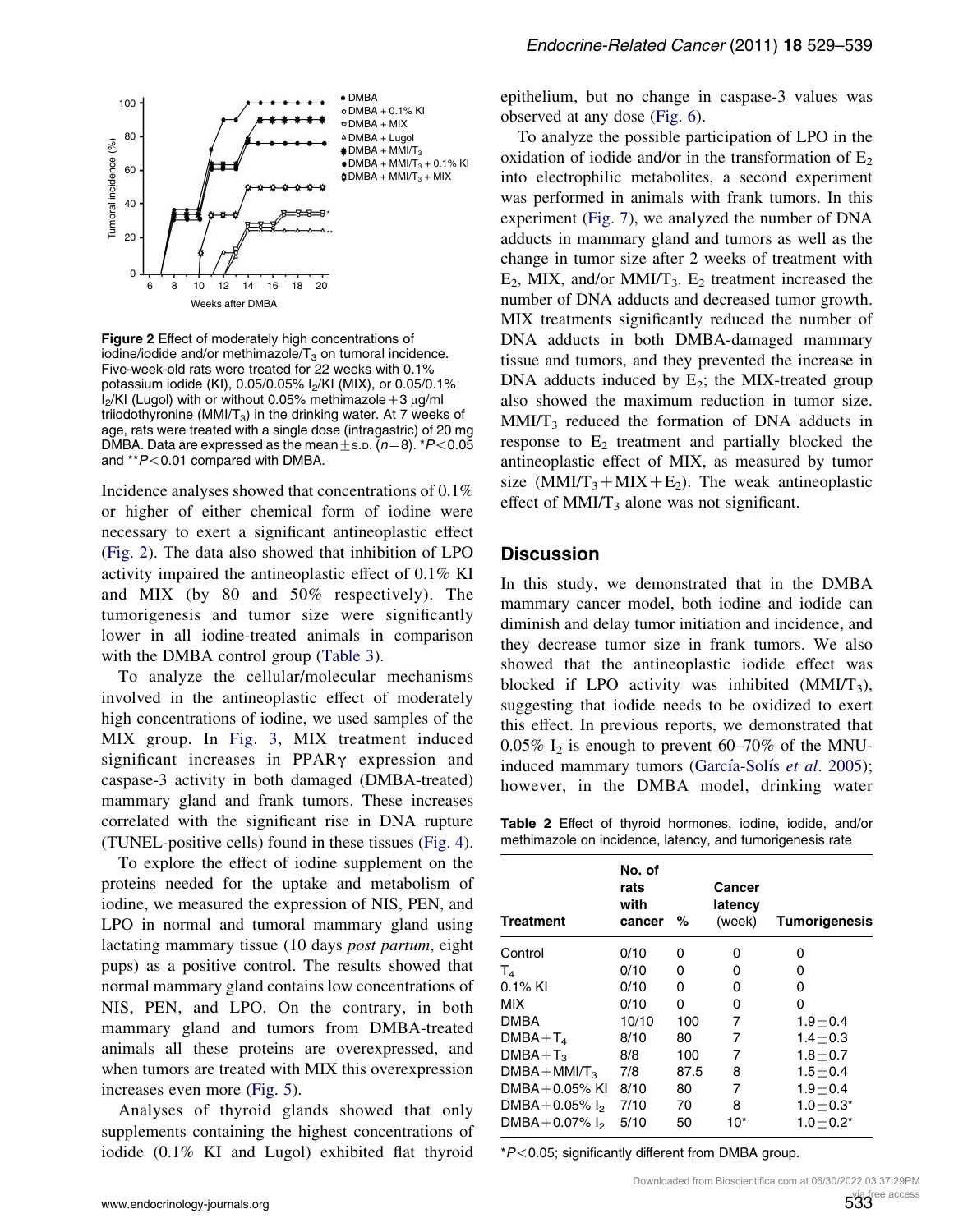<span id="page-5-0"></span>

| <b>Table 3</b> Effect of moderately high concentrations of   |
|--------------------------------------------------------------|
| iodine/iodide and/or methimazole/triiodothyronine $(T_3)$ on |
| tumorigenesis and tumor volume                               |

|                   | <b>Tumorigenesis</b> | <b>Tumor volume</b> |
|-------------------|----------------------|---------------------|
| <b>DMBA</b>       | $1.8 + 0.7$          | $2.4 + 1.1$         |
| $0.1%$ KI         | $1.3 + 0.6$          | $0.1 \pm 0.1*$      |
| <b>MIX</b>        | $1.3 + 0.6$          | $0.07 + 0.05*$      |
| Lugol             | $1.0 + 0.0$          | $0.02 + 0.02*$      |
| MM/T <sub>3</sub> | $1.8 + 1.0$          | $2.1 + 1.2$         |
| $MM/T3+KI$        | $1.2 + 0.4$          | $1.4 + 0.9$         |
| $MM/T3+MIX$       | $1.5 + 0.6$          | $0.8 + 0.5$         |
|                   |                      |                     |

 $*P$  < 0.05; significantly different from DMBA group.

containing 0.1% or more iodine or iodide is necessary to observe this effect. It is well established that DMBA is more aggressive than MNU in generating malignant tumors, and the DMBA model is considered to be more similar to breast cancer with respect to the PAHinitiation mechanisms [\(Al-Dhaheri](#page-8-0) et al. 2008). It is possible that a larger quantity or different types of iodometabolites are necessary to decrease the progression of these DMBA-induced cancers, or that PAHs produce different types of iodine-sensitive tumor cells. In the first case, more than one mechanism or iodine component may be triggered or generated by the iodine/iodide supplement. Several groups have postulated that the antineoplastic  $I_2$  effect could be mediated by direct antioxidant/oxidant action at the mitochondrial level or by the formation of iodolipid intermediates such as 6-IL or iodohexadecanal [\(Dugrillon](#page-9-0) et al. 1994, [Pisarev](#page-9-0) et al. 1994, [Shrivastava](#page-10-0) et al[. 2006,](#page-10-0) Rosner et al[. 2010\)](#page-10-0). Our group has demonstrated that 6-IL formation in solid tumors (MNU) or cancerous cells (MCF-7) is associated with elevated concentrations of its precursor AA, and that 6-IL formation is independent of peroxidases when the supplement is  $I_2$  ([Arroyo-Helguera](#page-8-0) *et al.* 2006, [2008,](#page-8-0) [Aceves](#page-8-0) et al. 2009). DMBA tumors were previously reported to contain high concentrations of AA and/or its metabolites (i.e. prostaglandins; Tan et al[. 1974,](#page-10-0) [Rillema & Mulder 1978\)](#page-10-0).

In relation to molecular mechanisms, our results showed that iodine induces significant expression of  $PPAR\gamma$  in DMBA-treated mammary glands and frank tumors, but not in normal mammary gland, and that this increase correlates with the activation of caspase-3 and the induction of DNA rupture (TUNEL), suggesting that PPAR $\gamma$  could be a crucial mediator of the antineoplastic iodine effect. These results agree with our previous data showing that the apoptotic effect of iodine or 6-IL is accompanied by the significant induction of PPAR $\gamma$  in both *in vitro* and *in vivo* models [\(Aceves](#page-8-0) et al. 2009, Nuñez-Anita et al. 2009) and that 6-IL is a specific activator ligand of this receptor (Nuñez-Anita et al. 2009). Moreover, a recent report shows that pretreatment with rosiglitazone – a potent agonist of PPAR $\gamma$  – synergizes the anticancer activity of cisplatin and minimizes cisplatin-induced nephrotoxicity by stimulating  $PPAR\gamma$  expression in DMBA-induced tumors (Tikoo et al[. 2009](#page-10-0)).

Iodine supplementation was also accompanied by significant increases in NIS, PEN, and LPO in mammary tumors, which contrast with the null effect in normal mammary gland or with the classical inhibition of NIS and TPO expression observed in normal thyroid gland ([Anguiano](#page-8-0) et al. 2007). One possible explanation is that under normal conditions, high doses of iodine decrease the expression of these genes, as part of a mechanism to regulate thyroid function, whereas in cancer situations, the upregulation of these proteins by iodine might be strongly associated with tumoral redifferentiation. A study in thyroid cancer cell lines has shown that high doses of  $I_2$  increase the expression of p53, p21, and Bcl-xL, suggesting that iodine might promote the process of cell rediffe-rentiation (Liu et al[. 2010](#page-9-0)). These antitumor effects have also been attributed to  $PPAR\gamma$  activation. There is evidence that  $PPAR\gamma$  agonists promote cell redifferentiation, which is reflected in the upregulation of specific differentiation markers (NIS, TSH receptor, LPO, and thyroglobulin) and downregulation of a dedifferentiation marker (CD97) in thyroid cancer (Park et al[. 2005,](#page-9-0) Aiello et al[. 2006\)](#page-8-0). Additional



Figure 3 PPAR $\gamma$  induction and caspase-3 activity. Mammary glands and tumors of control or DMBA-injected animals treated or not with iodine MIX for 22 weeks were analyzed for  $PPAR<sub>\gamma</sub>$ mRNA expression by quantitative RT-PCR. Actin mRNA was amplified to check for RNA quantity and integrity. The experiments were repeated three times with independent RNA samples. Caspase-3 activity was analyzed by enzymatic assay  $(n=5)$ . Values are expressed as mean  $\pm$  s.D. Means with different letters are significantly different ( $P < 0.05$ ).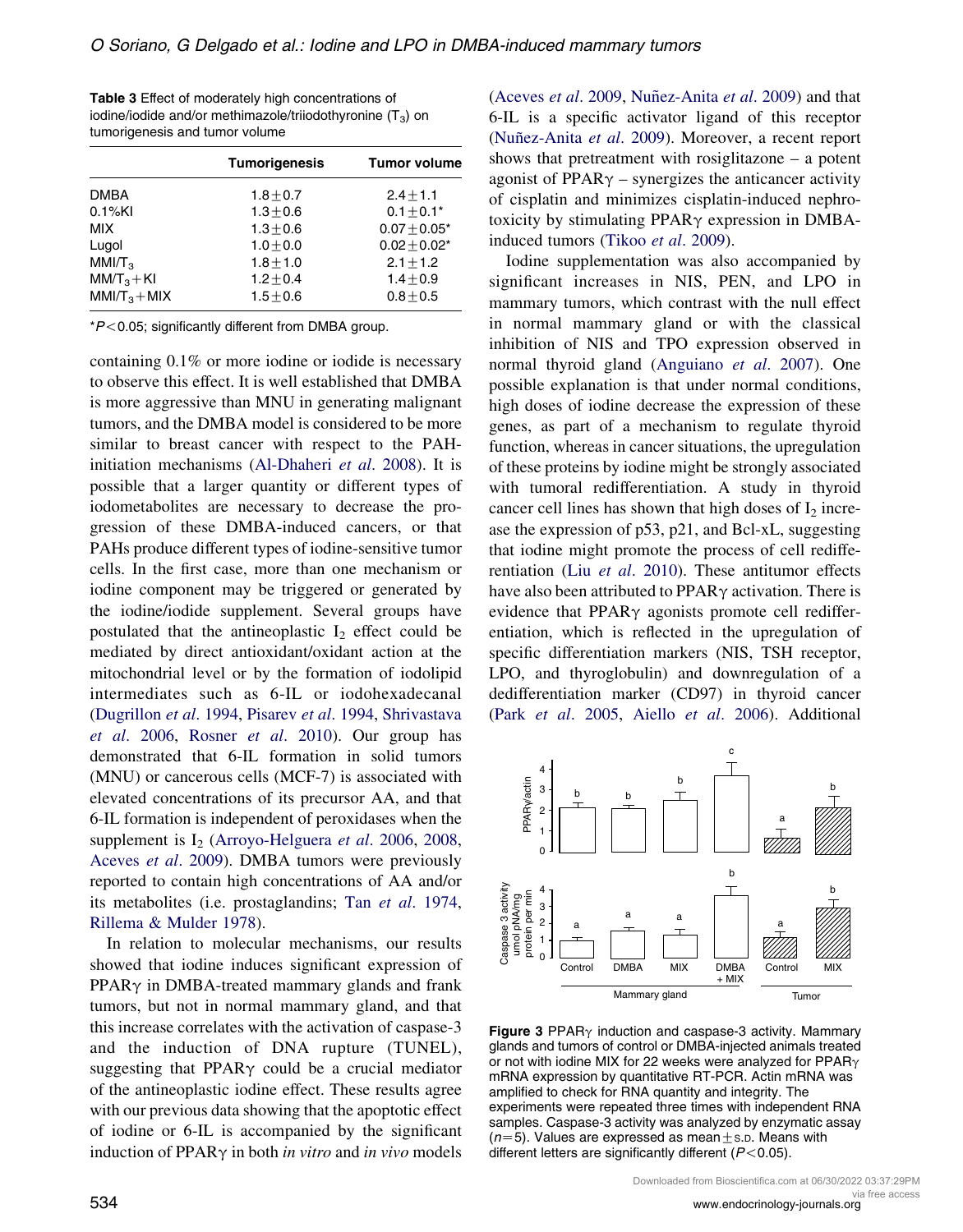<span id="page-6-0"></span>

Figure 4 Apoptosis rate. Formalin-fixed, paraffin-embedded sections of mammary glands and tumors treated or not with iodine MIX for 22 weeks were analyzed for apoptosis. (A) Representative sections of TUNEL-positive cells revealed with diaminobenzidine (brown stain) and counterstained with hematoxylin (purple stain; magnification  $20\times$ ), (B) TUNEL-positive cell quantification. Values are expressed as mean $\pm$ s.D. Means with different letters are significantly different ( $P$ <0.05).

experiments are required to confirm this hypothesis with respect to breast cancer.

Exposure to high iodine concentration is a potential risk for thyroid physiology (leading to hypothyroidism or autoimmune disease) as well as for general health (retinal damage; Paul et al[. 1988](#page-9-0)). However, careful examination shows that pathological responses occurred at low or moderate iodide intake in patients with underlying or evident thyroid pathology (e.g. Hashimoto's thyroiditis, history of treatment for Graves' diseases, etc.), but in normal subjects only with higher doses of iodine or iodide  $(20 \text{ mg/day})$ ; [Robison](#page-10-0) et al. 1998, [Burgui](#page-9-0) et al. 2001). No damaging effects were reported in either the human or animal studies that used therapeutic  $I_2$  concentrations (3–15 mg/day; Ghent et al[. 1993,](#page-9-0) [Kessler 2004](#page-9-0), [Anguiano](#page-8-0) et al. 2007, [Aceves & Anguiano 2009](#page-8-0)). In this study, our results showed that the thyroid epithelium response was directly proportional to the iodide concentration: iodide or iodine concentrations of 0.05% or less did not modify the cytoarchitecture (epithelium/lumen ratio), but 0.1% KI or Lugol decreased this ratio with the tissue exhibiting thinner thyroid epithelium and increased luminal volume, which suggested a hypothyroid-like situation. However, after 22 weeks of supplementation with all the iodine or iodide concentrations tested, there was no evidence of apoptotic thyrocytes (caspase-3 activity) or changes in  $T_3$  or TSH circulating levels, indicating that at these iodine/iodide doses, the thyroid gland was able to make physiological adjustments to maintain the normal thyroid status.

Another important finding in this study is the participation of LPO in the antineoplastic effect of iodide. Previously, it was reported that DMBA tumors

contain LPO activity ([Anderson](#page-8-0) et al. 1984); in this study, we demonstrated that this enzyme is expressed and that its inhibition results in a long- (20 weeks) or short-term (2 weeks) decrease in the antineoplastic effect of iodide. It is well established that LPO is a powerful peroxidase capable of oxidizing iodide even



Figure 5 LPO, PEN, and NIS expression. Mammary glands and tumors of control or DMBA-injected animals treated or not with iodine MIX for 22 weeks were analyzed for mRNA expression by quantitative RT-PCR. Actin mRNA was amplified to check for RNA quantity and integrity. Values are expressed as mean  $\pm$  s.p.; the experiments were repeated three times with independent RNA samples. Means with different letters are significantly different ( $P < 0.05$ ). One sample of lactating mammary gland was used as positive control.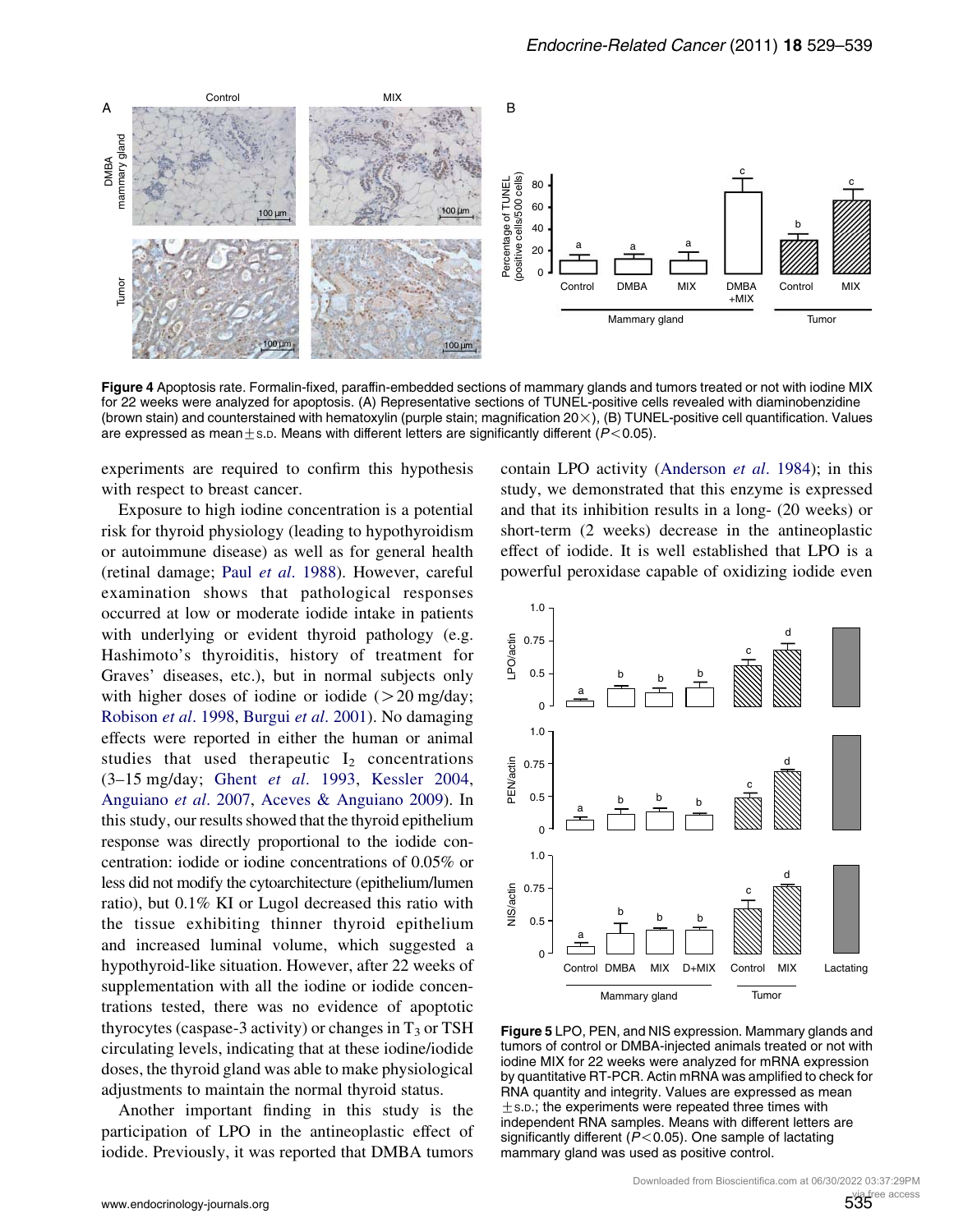<span id="page-7-0"></span>

Figure 6 Thyroid gland integrity. Thyroid glands from control and DMBA-treated animals after 22 weeks with or without iodine supplement. (A) H&E-stained, 5  $\mu$ m, paraffin-embedded sections (magnification 40 $\times$ ), (B) Caspase-3 activity, analyzed by enzymatic assay.

more efficiently than TPO (Guo et al[. 2004,](#page-9-0) [Davies](#page-9-0) et al[. 2008](#page-9-0)). The presence of LPO in pregnant and lactating mammary glands is considered to be an adaptive mechanism to ensure an adequate supply of iodine to the neonate [\(Memphan 1987](#page-9-0)). This enzyme has been reported to be present at a very low concentration or even absent in non-lactating mammary glands and in some tumor cell models such as MNU tumors or MCF-7 and MDA-MD231 cells [\(Anguiano](#page-8-0) et al. 2007, [Arroyo-Helguera](#page-8-0) et al. 2008); however, the present data show that LPO is expressed in precancerous and cancerous DMBA-treated mammary cells. Furthermore, preliminary data from our laboratory demonstrate the presence of LPO in samples of early and advanced human breast cancer (unpublished data). These findings become particularly relevant since LPO can oxidize natural or synthetic estrogens to catechol estrogens ([Cavalieri](#page-9-0) et al. 1997, [Lovstad 2006](#page-9-0)). The resulting estrogenic quinones have been shown to react with DNA to form mutagenic adducts that can initiate or promote cancer [\(Cavalieri](#page-9-0) et al[. 1997](#page-9-0)). To follow this line of thinking we asked whether LPO, in the presence of moderately high levels of  $E_2$  and/or iodine (MIX), could be contributing to tumor growth and/or to the number of DNA adducts in frank tumors. Our data showed several novel results: firstly, mammary glands from DMBA-treated animals (preneoplastic cells) contain the highest levels of DNA adducts of all groups, confirming a recent report that the DNA in these glands is extensively damaged (Wang et al[. 2011](#page-10-0)); secondly, at this dose  $E_2$  treatment does not modify the tumor growth rate, but it does increase the number of DNA adducts, indicating that tumor cells are able to metabolize natural estrogens and generate DNA adducts, increasing cellular instability; thirdly,  $MMI/T<sub>3</sub>$  prevents the increase of these  $E_2$ -DNA adducts, showing that LPO has an important role in their formation; and finally, that iodine treatment decreases the number of pre-established adducts and prevents the formation of  $E_2$ -generated adducts, suggesting the existence of specific iodinesensitive cells (cells with a high content of adducts?),



Figure 7 Effect of iodine, estrogen, and lactoperoxidase inhibition on number of DNA adducts and tumor growth. After 10 weeks of DMBA treatment, animals with frank tumors were treated with 17 $\beta$ -estradiol (E<sub>2</sub>; 0.5 µg/day), 0.05% I<sub>2</sub>+0.05% KI (MIX), and/or 0.05% methimazole + 3  $\mu$ g/ml T<sub>3</sub> (MMI/T<sub>3</sub>) for 2 weeks. (A) DNA adduct content in control and DMBA-treated (damaged or frank tumors) mammary glands. Means with different letters are significantly different ( $P < 0.05$ ). (B) Percent change in tumor growth.  $*P<0.05$  compared with control.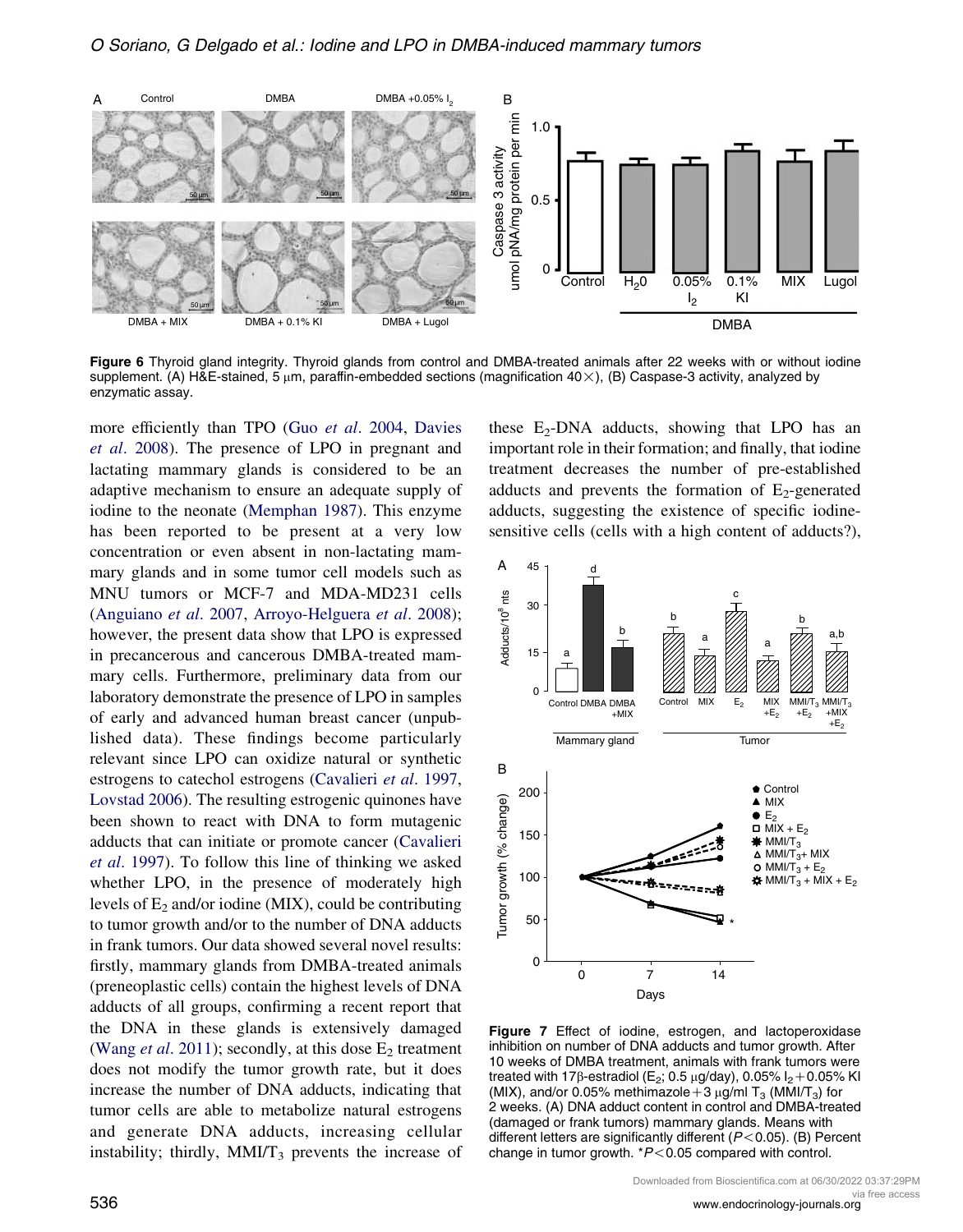<span id="page-8-0"></span>and the competition between iodide and estrogen for LPO (higher affinity of iodide versus  $E_2$  for LPO?). Together, these data strongly suggest a complex interaction between  $E_2$  and iodine in mammary carcinogenesis. In this context, it is well established that moderately high concentrations of estrogens (such as proestrus levels) promote cancer progression, but that chronic, high levels of  $E_2$  (characteristic of pregnancy) prevent both its initiation and progression (Nandi et al[. 1995](#page-9-0), [Sivaraman & Medina 2002](#page-10-0)). Many authors have proposed that these effects are independent of nuclear receptors, suggesting catechol estrogens as an important element [\(Lareef](#page-9-0) et al. 2005). This notion agrees with the report of Cavalieri's group showing that higher levels of  $E_2$ -DNA adducts are present in the urine of breast cancer patients and women at high risk for this disease ([Cavalieri & Rogan](#page-9-0) [2010\)](#page-9-0). Although our study cannot exclude the participation of other enzymes (CYP1, CYP2, etc.) in DNA adduct generation, LPO is clearly implicated. Additional studies on the effects of iodine in cells with high levels of DNA adducts and its influence on the production of catechol estrogens, both dependent on and/or independent of LPO are necessary; however, our present data lead us to propose that iodine MIX  $(0.05\% \text{ I}_2/0.05\% \text{ KI})$  could be an excellent component in breast cancer therapy, exerting apoptotic effects and inhibiting the generation of DNA adducts without any side effects on the thyroid or general physiology.

#### Declaration of interest

The authors declare that there is no conflict of interest that could be perceived as prejudicing the impartiality of the research reported.

## Funding

This work was partially supported by grants PAPIIT-UNAM 201210 and CONACYT 78955. O S was a graduate student of Doctorado en Ciencias Biomédicas, UNAM and received a fellowship from CONACYT 159544.

#### Author contribution statement

O S and G D contributed equally to this work and carried out the cellular and molecular studies, participated in the animal procedures, and drafted the manuscript. P P, E D M S, and M E G carried out the DNA adduct analysis and helped to draft the manuscript; B A participated in the design of the study and performed the statistical analysis, and C A participated in the study design and coordination. All authors read and approved the final manuscript.

### Acknowledgements

The authors are grateful to Felipe Ortíz and Lorena Lopez for technical assistance, Francisco Javier Valles and Rafael Silva for bibliographic assistance, Leonor Casanova and Lourdes Lara for academic support, Alberto Lara, Omar Gonzalez, Ramon Martinez, and Lorena Ortiz for computer assistance, and Dr Dorothy Pless for proofreading.

## **References**

- Aceves C & Anguiano B 2009 Is iodine an antioxidant and antiproliferative agent for the mammary and prostate glands?. In Comprehensive Handbook of Iodine. Nutritional, Endocrine and Pathological Aspects, pp 249–257. Eds VR Preedy, GN Burrow & RR Watson. Oxford, England: Academic Press.
- Aceves C, García-Solís P, Arroyo-Helguera O, Vega-Riveroll L, Delgado G & Anguiano B 2009 Antineoplastic effect of iodine in mammary cancer. Participation of 6-iodolactone (6-IL) and peroxisome proliferator-activated receptors (PPAR). Molecular Cancer 8 33–36. ([doi:10.1186/1476-4598-8-33](http://dx.doi.org/10.1186/1476-4598-8-33))
- Aiello A, Pandini G, Frasca F, Conte E, Murabito A, Sacco A, Genua M, Vigneri R & Belfiore A 2006 Peroxisomal proliferator-activated receptor-gamma agonists induce partial reversion of epithelial–mesenchymal transition in anaplastic thyroid cancer cells. Endocrinology 47 4463–4475. ([doi:10.1210/en.2005-1610](http://dx.doi.org/10.1210/en.2005-1610))
- Al-Dhaheri WS, Hassouna I, Al-Salam S & Karam SM 2008 Characterization of breast cancer progression in the rat. Annals of the New York Academy of Sciences 1138 121–131. [\(doi:10.1196/annals.1414.018\)](http://dx.doi.org/10.1196/annals.1414.018)
- Alva-Sanchez C, Sánchez-Huerta K, Arroyo-Helguera O, Anguiano B, Aceves C & Pacheco-Rosado J 2009 The maintenance of hippocampal pyramidal neuron populations is dependent on the modulation of specific cell cycle regulators by thyroid hormones. Brain Research 1271 27–35. ([doi:10.1016/j.brainres.2009.02.043](http://dx.doi.org/10.1016/j.brainres.2009.02.043))
- Anderson WA, Perotti ME, McManaway M, Lindsey S & Eckberg WR 1984 Similarities and differences in the ultrastructure of two hormone-dependent and one independent human breast carcinoma grown in athymic nude mice: comparison with the rat DMBA-induced tumor and normal secretory mammocytes. Journal of Submicroscopic Cytology 16 673–690.
- Anguiano B, García-Solís P, Delgado G & Aceves C 2007 Uptake and gene expression with antitumoral doses of iodine in thyroid and mammary gland: evidence that chronic administration has no harmful effects. Thyroid 17 851–859. [\(doi:10.1089/thy.2007.0122\)](http://dx.doi.org/10.1089/thy.2007.0122)
- Arroyo-Helguera O, Anguiano B, Delgado G & Aceves C 2006 Uptake and antiproliferative effect of molecular iodine in the MCF-7 breast cancer cell line. *Endocrine*-Related Cancer 13 1147–1158. [\(doi:10.1677/erc.1.01250](http://dx.doi.org/10.1677/erc.1.01250))
- Arroyo-Helguera O, Rojas E, Delgado G & Aceves C 2008 Signaling pathways involved in the antiproliferative effect of molecular iodine in normal and tumoral breast cells: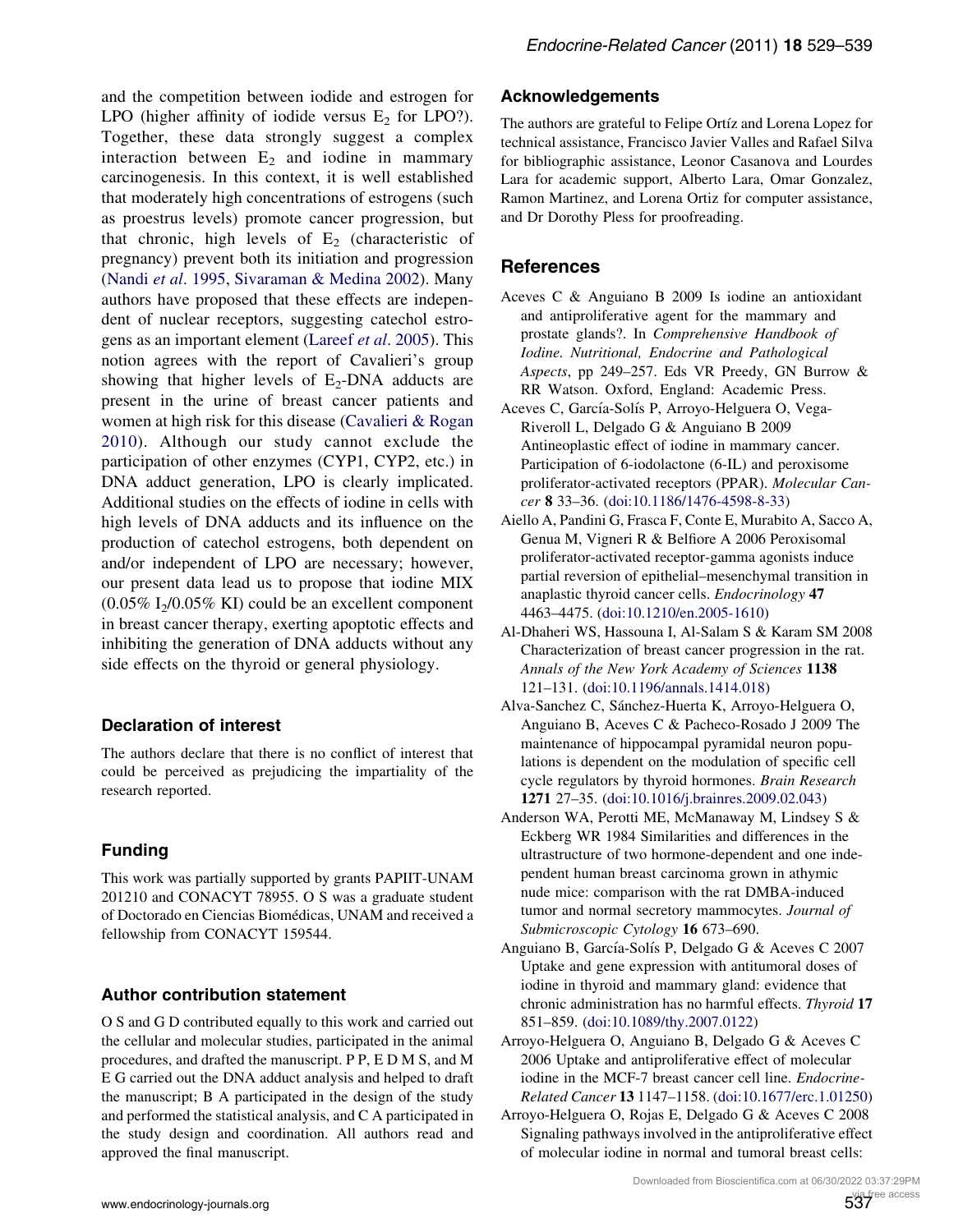<span id="page-9-0"></span>evidence that 6-iodolactone mediates apoptotic effects. Endocrine-Related Cancer 15 1003–1011. ([doi:10.1677/](http://dx.doi.org/10.1677/ERC-08-0125) [ERC-08-0125](http://dx.doi.org/10.1677/ERC-08-0125))

Burgui H, Schaffner TH & Seller JP 2001 The toxicology of iodate: a review of the literature. Thyroid 11 449-456. ([doi:10.1089/105072501300176408](http://dx.doi.org/10.1089/105072501300176408))

Cavalieri EL & Rogan EG 2010 Depurinating estrogen–DNA adducts in the etiology and prevention of breast and other human cancers. Future Oncology 6 7–10. ([doi:10.2217/](http://dx.doi.org/10.2217/fon.09.137) [fon.09.137\)](http://dx.doi.org/10.2217/fon.09.137)

Cavalieri EL, Stack DE, Devanesan PD, Todorovic R, Dwivedy I, Higginbotham S, Johansson SL, Patil KD, Gross ML, Gooden JK et al. 1997 Molecular origin of cancer: catechol estrogen-3,4-quinones as endogenous tumour initiators. PNAS 94 10937–10942. ([doi:10.1073/](http://dx.doi.org/10.1073/pnas.94.20.10937) [pnas.94.20.10937](http://dx.doi.org/10.1073/pnas.94.20.10937))

Davies MJ, Hawkins CL, Pattison DI & Rees MD 2008 Mammalian heme peroxidases: from molecular mechanisms to health implications. Antioxidants & Redox Signaling 10 1199–1234. ([doi:10.1089/ars.2007.1927](http://dx.doi.org/10.1089/ars.2007.1927))

Dohan O, De la Vieja A, Paroder V, Riedel C, Artani M, Reed M, Ginter CS & Carrasco N 2003 The sodium/ iodide symporter (NIS): characterization, regulation, and medical significance. Endocrine Reviews 24 48–77. ([doi:10.1210/er.2001-0029\)](http://dx.doi.org/10.1210/er.2001-0029)

Dugrillon A, Uedelhoven W, Pisarev M, Bechtner G & Gartner R 1994 Identification of delta-iodolactone in iodide treated human goiter and its inhibitory effect on proliferation of human thyroid follicles. Hormone and Metabolic Research 26 465–469. [\(doi:10.1055/s-2007-](http://dx.doi.org/10.1055/s-2007-1001734) [1001734](http://dx.doi.org/10.1055/s-2007-1001734))

Funahashi H, Imai T, Tanaka Y, Tobinaga J, Wada M, Morita T, Yamada F, Tsukamura K, Oiwa M, Kikumori T et al. 1996 Suppressive effect of iodine on DMBA-induced breast tumor growth in the rat. Journal of Surgical Oncology 61 209–213. [\(doi:10.1002/\(SICI\)1096-](http://dx.doi.org/10.1002/(SICI)1096-9098(199603)61:3%3C209::AID-JSO9%3E3.0.CO;2-F) [9098\(199603\)61:3](http://dx.doi.org/10.1002/(SICI)1096-9098(199603)61:3%3C209::AID-JSO9%3E3.0.CO;2-F)<209::AID-JSO9>3.0.CO;2-F)

García-Solís P, Alfaro Y, Anguiano B, Delgado G, Guzman R, Nandi S, Díaz-Muñoz M, Vázquez-Martínez O & Aceves C 2005 Inhibition of N-methyl-N-nitrosoureainduced mammary carcinogenesis by molecular iodine  $(I_2)$  but not by iodide  $(I^-)$  treatment evidence that  $I_2$ prevents cancer promotion. Molecular and Cellular Endocrinology 236 49–57. [\(doi:10.1016/j.mce.2005.](http://dx.doi.org/10.1016/j.mce.2005.03.001) [03.001\)](http://dx.doi.org/10.1016/j.mce.2005.03.001)

Ghent W, Eskin B, Low D & Hill L 1993 Iodine replacement in fibrocystic disease of the breast. Canadian Journal of Surgery 36 453–460.

Guo Q, Detweiler CD & Mason RP 2004 Protein radical formation during lactoperoxidase-mediated oxidation of the suicide substrate glutathione. Immunochemical detection of a lactoperoxidase radical-derived 5,5 dimethyl-1-pyrroline n-oxide nitrone adduct. Journal of Biological Chemistry 279 13272–13283. [\(doi:10.1074/](http://dx.doi.org/10.1074/jbc.M310034200) [jbc.M310034200](http://dx.doi.org/10.1074/jbc.M310034200))

Kenkel J 1994 Analytical Chemistry for Technicians, 2nd edition. Boca Raton, FL, USA: CRC Press.

Kessler JH 2004 The effect of supraphysiologic levels of iodine on patients with cyclic mastalgia. Breast Journal 10 328–336. ([doi:10.1111/j.1075-122X.2004.](http://dx.doi.org/10.1111/j.1075-122X.2004.21341.x) [21341.x](http://dx.doi.org/10.1111/j.1075-122X.2004.21341.x))

Kussendrager KD & van Hooijdonk AC 2000 Lactoperoxidase: physico-chemical properties, occurrence, mechanism of action and applications. British Journal of Nutrition 84 (Supplement 1) S19–S25.

Lareef MH, Garber J, Russo PA, Russo IH, Heulings R & Russo J 2005 The estrogen antagonist ICI-182-780 does not inhibit the transformation phenotypes induced by 17-beta-estradiol and 4-OH estradiol in human breast epithelial cells. International Journal of Oncology 26 423–429.

Liu XH, Chen GG, Vlantis AC, Tse GM & Van Hasselt CA 2010 Iodine induces apoptosis via regulating MAPKsrelated p53, p21, and Bcl-xL in thyroid cancer cells. Molecular and Cellular Endocrinology 320 128–135. ([doi:10.1016/j.mce.2010.02.004\)](http://dx.doi.org/10.1016/j.mce.2010.02.004)

Lovstad RA 2006 A kinetic study on the lactoperoxidase catalyzed oxidation of estrogens. Biometals: an International Journal on the Role of Metal Ions in Biology, Biochemistry, and Medicine 19 587–592. ([doi:10.1007/s10534-006-0002-3](http://dx.doi.org/10.1007/s10534-006-0002-3))

Memphan TB 1987 Physiology of Lactation. Philadelphia, PA, USA: Open University Press.

Nandi S, Guzman RC & Yang J 1995 Hormones and mammary carcinogenesis in mice, rats, and humans: a unifying hypothesis. PNAS 92 3650–3657. ([doi:10.1073/](http://dx.doi.org/10.1073/pnas.92.9.3650) [pnas.92.9.3650\)](http://dx.doi.org/10.1073/pnas.92.9.3650)

Nuñez-Anita RE, Arroyo-Helguera O, Cajero-Juárez M, López-Bojorquez L & Aceves C 2009 A complex between 6-iodolactone and the peroxisome proliferatoractivated receptor type gamma may mediate the antineoplastic effect of iodine in mammary cancer. Prostaglandins & Other Lipid Mediators 89 34–42. ([doi:10.1016/j.prostaglandins.2009.04.001\)](http://dx.doi.org/10.1016/j.prostaglandins.2009.04.001)

Park JW, Zarnegar R, Kanauchi H, Wong MG, Hyun WC, Ginzinger DG, Lobo M, Cotter P, Duh QY & Clark OH 2005 Troglitazone, the peroxisome proliferator-activated receptor-gamma agonist, induces antiproliferation and redifferentiation in human thyroid cancer cell lines. Thyroid 15 222–231. ([doi:10.1089/thy.2005.15.222](http://dx.doi.org/10.1089/thy.2005.15.222))

Paul T, Meyers B, Witorch RJ, Pino S, Chipkin S, Ingbar SH & Braverman LE 1988 The effect of small increases in dietary iodine on thyroid function in euthyroid subjects. Metabolism 37 121–124. ([doi:10.1016/S0026-](http://dx.doi.org/10.1016/S0026-0495(98)90004-X) [0495\(98\)90004-X\)](http://dx.doi.org/10.1016/S0026-0495(98)90004-X)

Phillips DH & Arlt VM 2007 The  $^{32}P$ -postlabeling assay for DNA adducts. Nature Protocols 2 2772–2781. [\(doi:10.](http://dx.doi.org/10.1038/nprot.2007.394) [1038/nprot.2007.394](http://dx.doi.org/10.1038/nprot.2007.394))

Pisarev M, Krawiec L, Juvenal G, Bocanera L, Pregliasco L, Sartorio G & Chester H 1994 Studies on the goiter inhibiting action of iodolactones. European Journal of Pharmacology 258 33–37. ([doi:10.1016/0014-](http://dx.doi.org/10.1016/0014-2999(94)90054-X) [2999\(94\)90054-X\)](http://dx.doi.org/10.1016/0014-2999(94)90054-X)